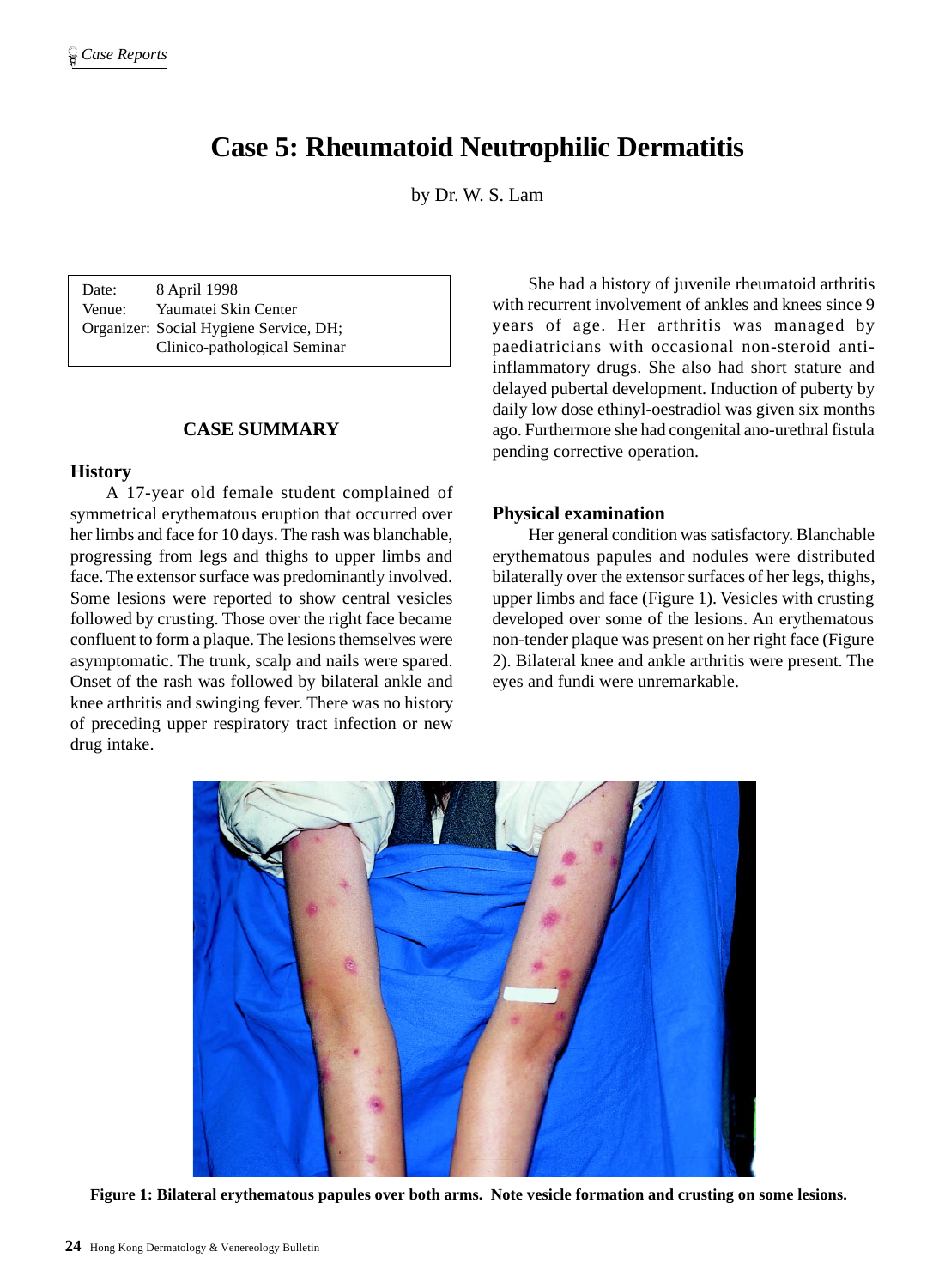

**Figure 2: Erythematous plaque on right face in the acute stage**

# **Differential diagnoses**

The differential diagnoses included rheumatoid neutrophilic dermatitis, Sweet's syndrome and vasculitis.

# **Investigations**

Two skin biopsies were performed showing similar features. A circumscribed collection of neutrophils with leucocytoclasia was found in the upper dermis, and perforating through the overlying epidermis to form a subcorneal pustular collection. Reactive fibrinous deposits were present in the vessels around the neutrophil collection. No frank vasculitis or ulceration was noted. The direct immunofluorescence test was negative. These features were consonant with the diagnosis of rheumatoid neutrophilic dermatitis. Bacterial and viral cultures from the vesicular fluid were both negative.

The patient also had leucocytosis  $(12.4 \times 10^9/\text{L})$ , more than 80% being polymorphs) and hypochromic microcytic anaemia. There was occult gastrointestinal bleeding probably due to gastric erosions which may be drug related. Her erythrocyte sedimentation rate was raised at 77 mm/hour.

# **Progress**

The skin lesions began to regress 3 weeks after onset of rash. No more new lesions were noted 6 weeks from the onset of rash. Residual erythema and postinflammatory pigmentation were present on old lesions.

A diagnosis of rheumatoid neutrophilic dermatitis was made in view of the clinical picture and the compatible histopathological findings.

# **Discussion**

The pathologist, Dr. W. Y. Lam believes that neutrophilic dermatoses are a group of related conditions (Table 1) characterised by (1) a neutrophilic infiltrate, (2) a lack of micro-organisms on special stains and culture, and (3) clinical improvement on treatment with systemic steroids. Leucocytoclasia is variable in these disorders and there is generally no significant fibrinoid necrosis of vessel walls, but limited vascular damage often present. Erythema elevatum diutinum has prominent vessel damage and is best included as vasculitis and not neutrophilic dermatoses. In all cases, histopathology is not specific enough to rule out infection, cultures and special stains of tissue are essential to exclude a potential infectious aetiology.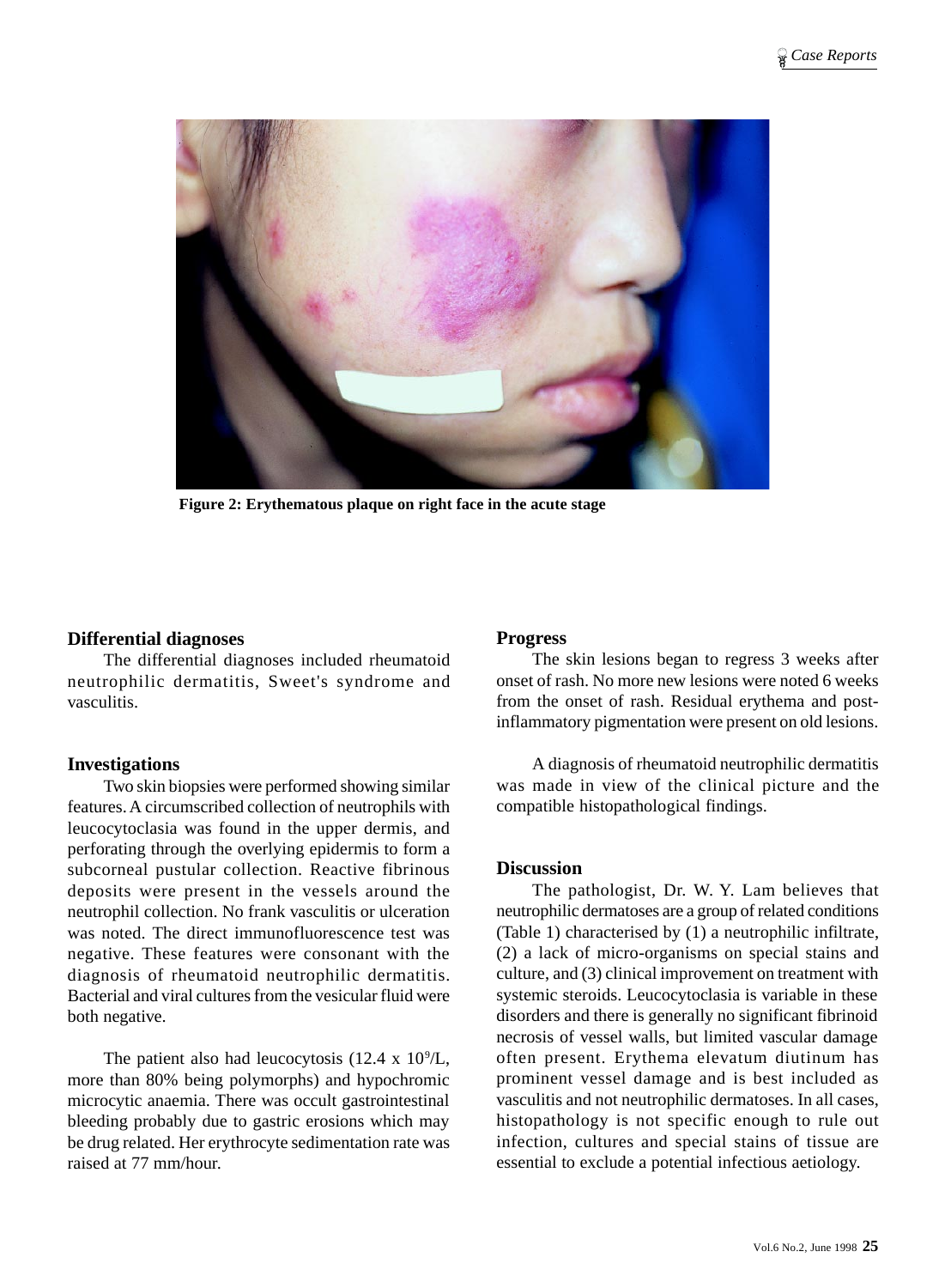### **Table 1: Neutrophilic dermatoses**

- •Sweet's acute febrile neutrophilic dermatoses
- •Sweet's-like neutrophilic dermatoses in autoimmune disease, pregnancy, and lymphoproliferative disorders
- •bowel-associated dermatosis-arthritis syndrome
- •rheumatoid neutrophilic dermatosis
- •acute generalised pustulosis / pustular bacterid
- •pyoderma gangrenosum

# **REVIEW ON RHEUMATOID NEUTROPHILIC DERMATITIS**

Rheumatoid neutrophilic dermatitis (RND) is a recently recognised, rare cutaneous manifestation of rheumatoid arthritis, first described by Ackerman in 1978.1 About 14 cases have been reported in the English literature.<sup>2-9</sup>

# **Clinical features3, 8, 10**

There are symmetrical erythematous papules and plaques with occasional vesicles occurring over extensor surfaces of proximal limbs in patients with moderate to severe rheumatoid arthritis. Lesions are relatively asymptomatic. Crusted superficial ulcerations may occur. The duration of individual lesions varies from 1 to 3 weeks. Resolution occurs spontaneously or with improvement of the underlying rheumatoid arthritis. It usually heals without scarring but temporary hyperpigmentation may result.

# **Histopathology8, 10**

Dense perivascular and interstitial neutrophilic infiltrates occur in upper and mid-dermis, extending into the subcutaneous fat. Leucocytoclasia may or may not be present, but overt leucocytoclastic vasculitis is absent. Papillary dermal neutrophilic microabsesses may be present. Spongiotic intraepidermal vesicles or subepidermal vesicle formation are occasionally seen.

# **Diagnosis**

Diagnosis is made on clinical grounds, with the support of compatible histological features. The most difficult differential diagnosis is Sweet's syndrome. In

Sweet's syndrome the lesions are typically tender, oedematous plaques whereas those of rheumatoid neutrophilic dermatitis are relatively asymptomatic. Rheumatoid neutrophilic dermatitis generally lacks the extracutaneous involvement seen in Sweet's syndrome and frequently the inflammatory infiltrates are not as dense and extensive or associated with prominent dermal oedema as in Sweet's syndrome.10 On the other hand, some investigators consider rheumatoid neutrophilic dermatitis as a variant of Sweet's syndrome.2, 8, 10 Erythema elevatum diutinum can be distinguished clinically by its chronic course, and the presence of intense leucocytoclastic vasculitis histologically. The need to rule out a potential infectious aetiology has already been stressed.

# **Pathogenesis**

The pathogenesis is not well understood. In addition to rheumatoid neutrophilic dermatitis, several other skin conditions have been reported to occur with rheumatoid arthritis; all exhibiting neutrophilic reaction in the absence of vasculitis (e.g. pyoderma gangrenosum, Sweet's syndrome).<sup>7</sup> In rheumatoid arthritis, activated fibroblast-like cells in the synovium produce soluble inflammatory mediators that induce cartilage and bone changes. The same process may occur in the skin, where cutaneous fibroblasts generate neutrophil chemoattractants. The recruited neutrophils may be responsible for the inflammatory reaction in this disorder.11 Processes that may play a role include immune complex activation, cell adhesion and migration, and cytokine release.8

# **Management**

There have only been a few publications on specific therapy. Difficulty arises because many of the reported patients have also received second line anti-arthritic agents, and rheumatoid neutrophilic dermatitis often resolves spontaneously with improvement of underlying rheumatoid arthritis.<sup>7, 8</sup>

Dapsone has been tried. $_{6}$  Other possible drugs that may be used include topical or systemic steroid,<sup>5</sup> and hydroxychloroquine,<sup>3</sup> etc.